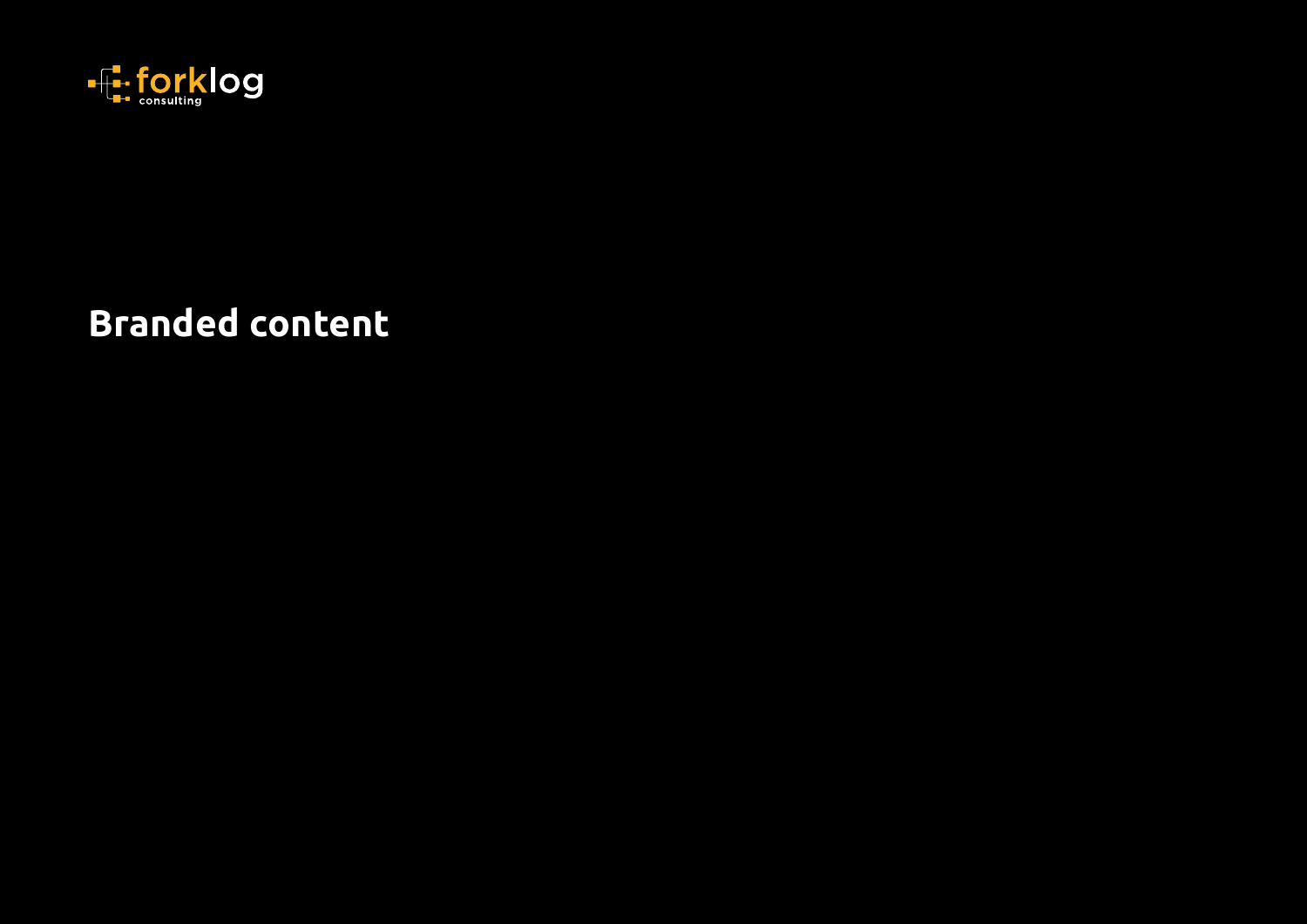## **Contents**

[What we do](#page-2-0)

[What is branded content](#page-4-0)

[How it works](#page-5-0)

[What we offer](#page-6-0)

[Stats for our branded content](#page-7-0)

**[Contacts](#page-8-0)**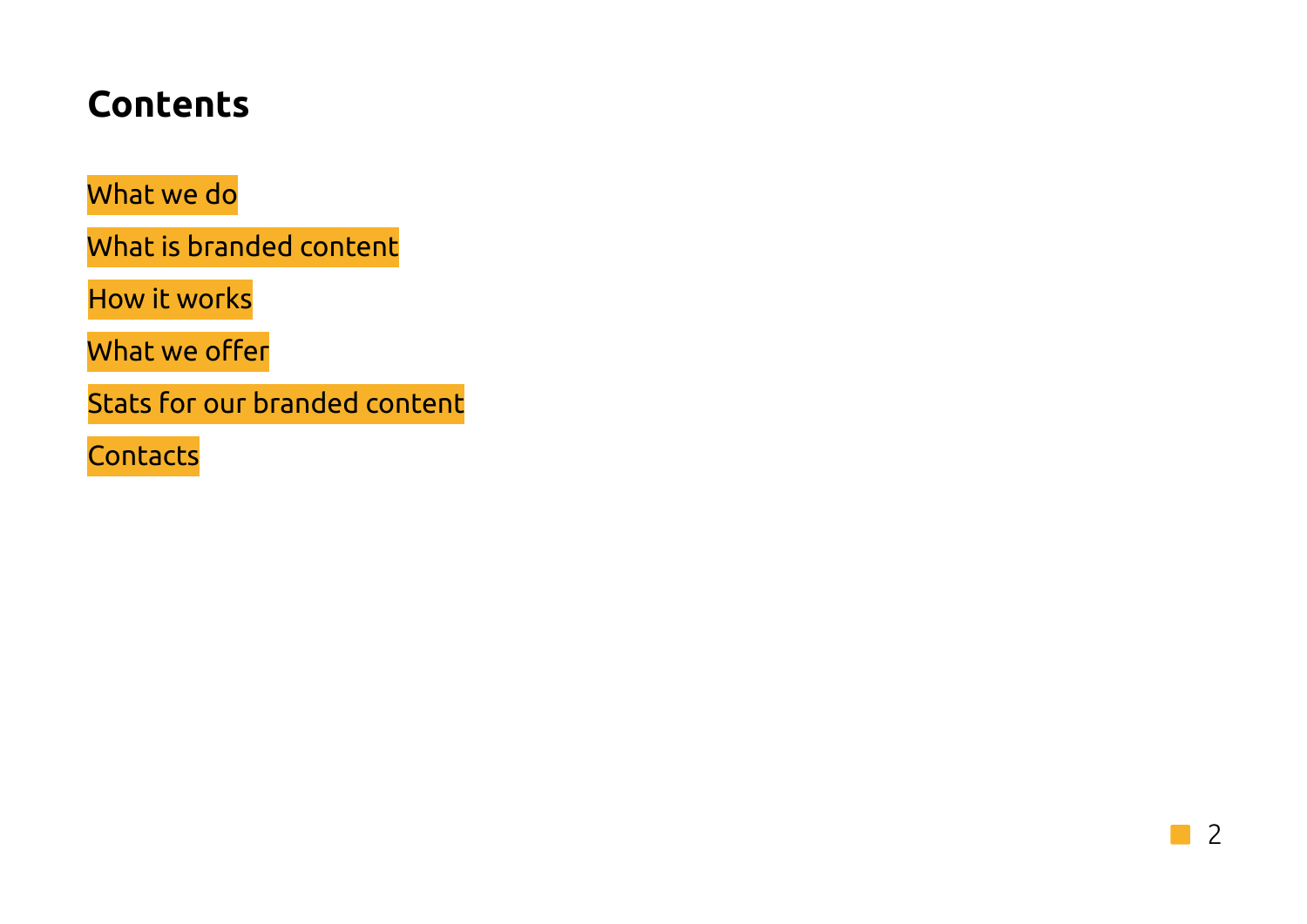# <span id="page-2-0"></span>**What we do**

We develop custom media, create branded content, and provide consulting services for tech companies in blockchain, AI, fintech, aerospace, or beyond.

### Оur clients



A blockchain 3.0 platform for decentralized apps and scalable smart contracts



A decentralized open source smart contract and value transfer protocol



A predictive analytics provider offering solutions based on crowd wisdom and AI



A p2p global credit network protocol based on cosigned smart contracts and blockchain tech



A marketplace for decentralized blockchain-based computing services



A web 3.0 solutions provider and an open-source blockchain platform for decentralized applications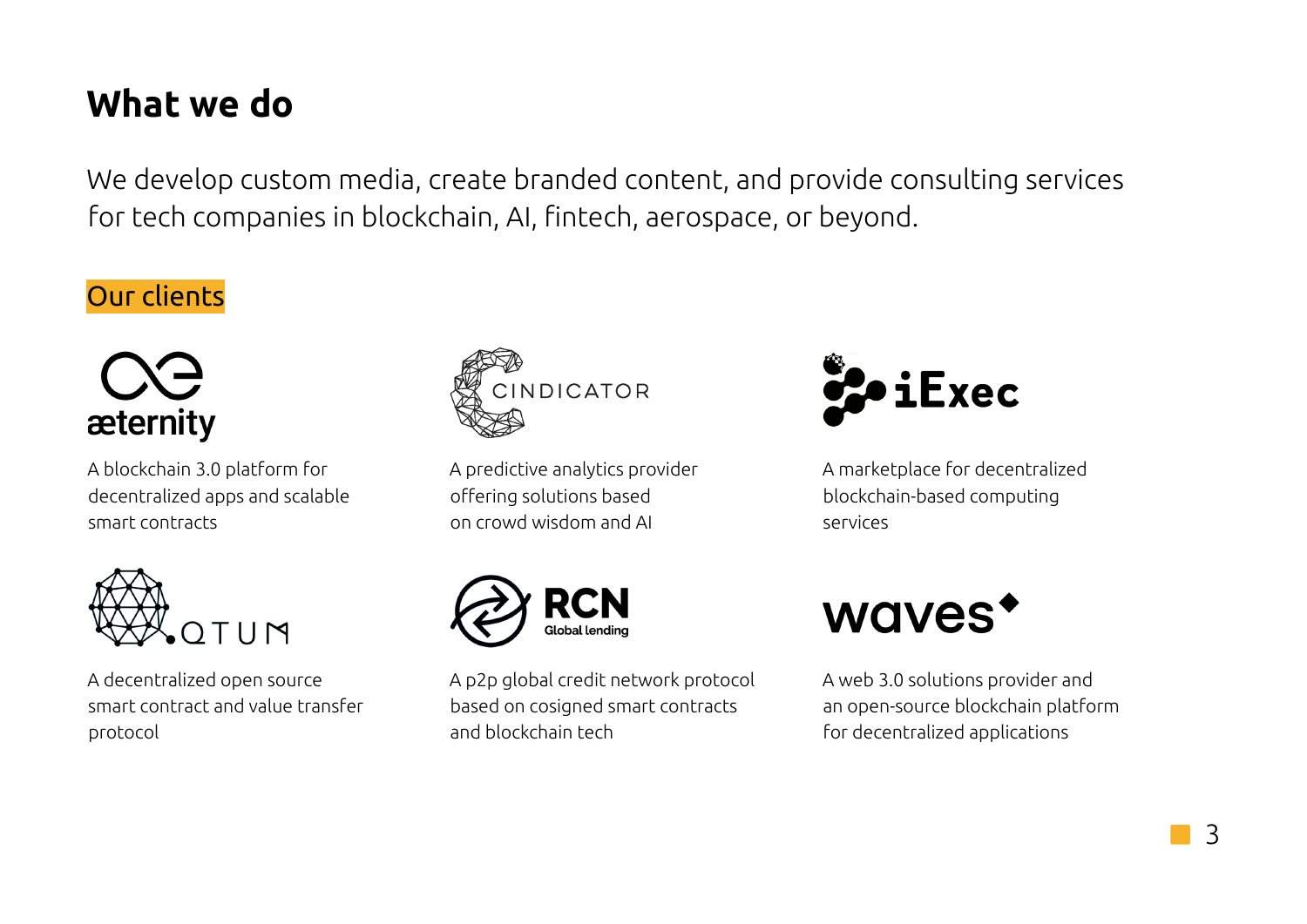#### **Оur media**

# Sforklog

The leading Russian-language media outlet on cryptocurrencies and blockchain tech

### In March 2019:

- 1.71 M visits
- 500k unique visitors
- 120k subscribers on social media

**[Check it out](https://forklog.com/) [Check it out](https://lawless.tech/)**

# lawless.tech

An English-language publication on legal aspects of innovations and technological advancement

In 12 months:

- Features viewed 209,000 times
- 28,000 unique visitors
- 1,400 subscribers on social media (5% of readers)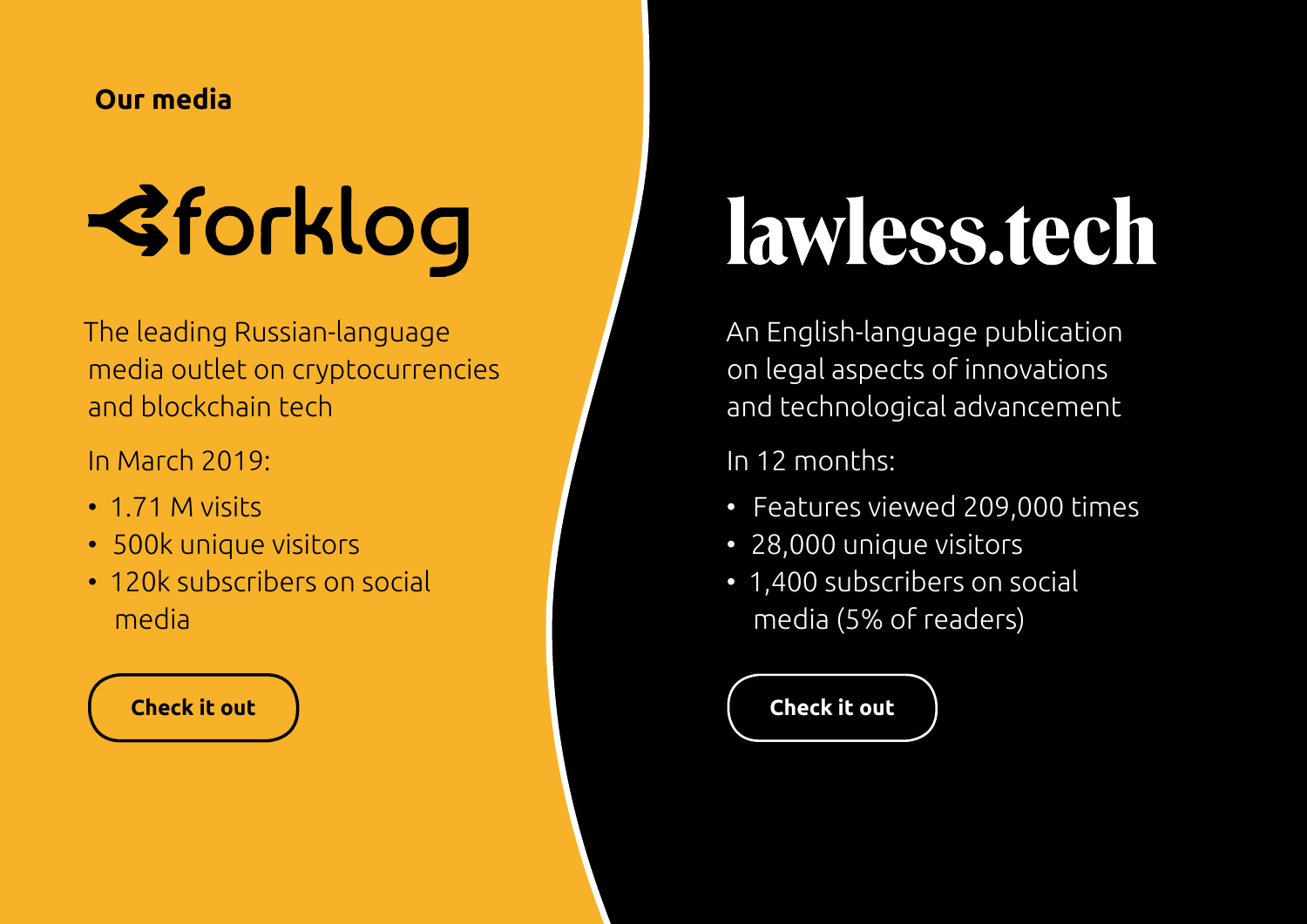# <span id="page-4-0"></span>**What is branded content**

Branded content is an up-and-coming multimedia format. It can be an illustrated longread, an in-browser game, a video, or a landing page. It bears the visual identity or the name of the brand behind it, hence the name.

Companies use this kind of content to reinforce their brand while reaching out to, engaging and retaining their target audiences.

Branded content is proven to be beneficial for audiences and brands alike. The New York Times, The Washington Post, The Guardian, and other major publications use it to that end.

| <b>Branded content effect on audience</b> | <b>Branded content effect on brand</b> |
|-------------------------------------------|----------------------------------------|
| Entertains, informates, and educates      | Reinforces the brand                   |
| Meets the audience's interests and needs  | Engages and retains the audience       |
| Showcases strong brands                   | Attracts new users or customers        |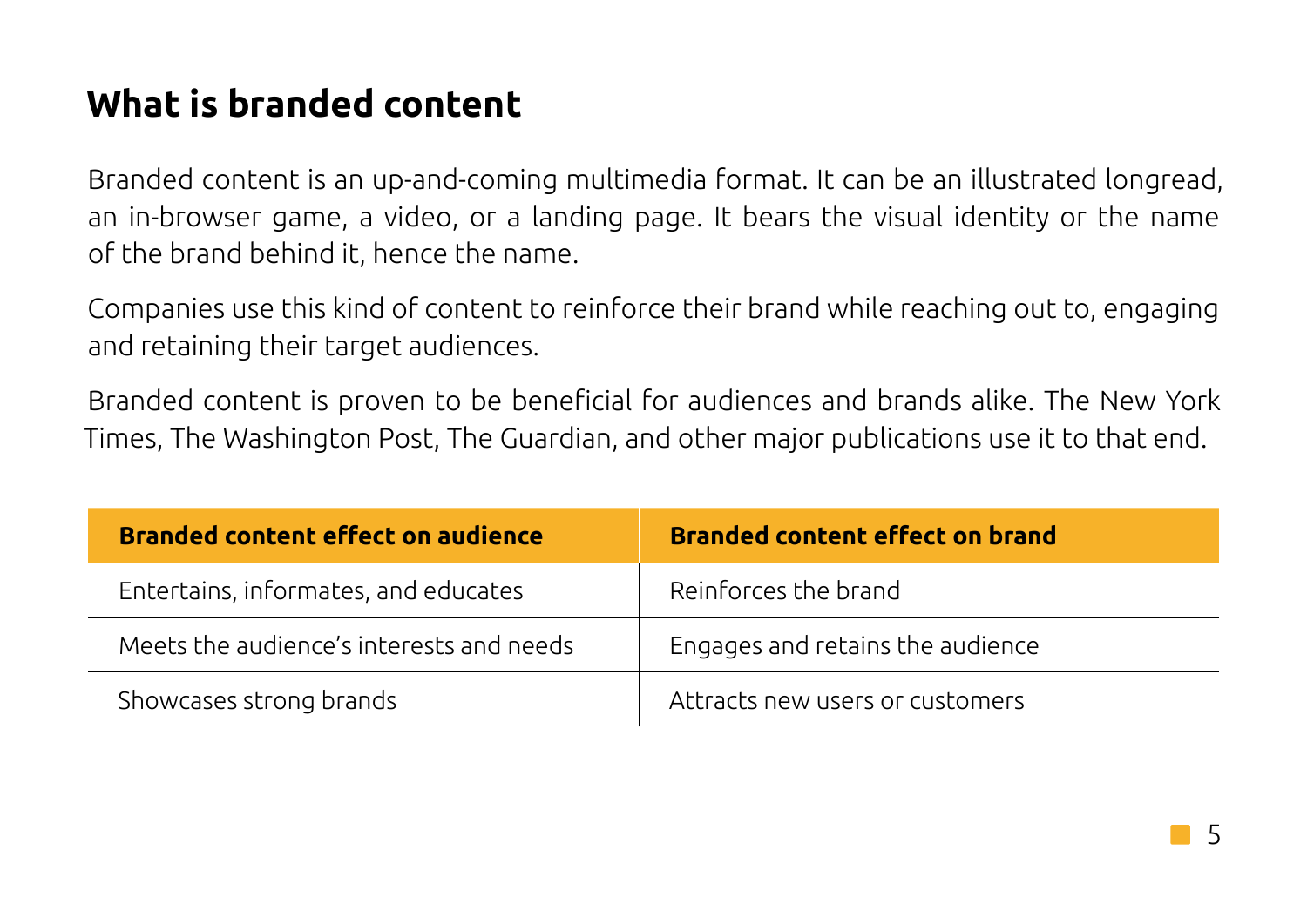# <span id="page-5-0"></span>**How it works**

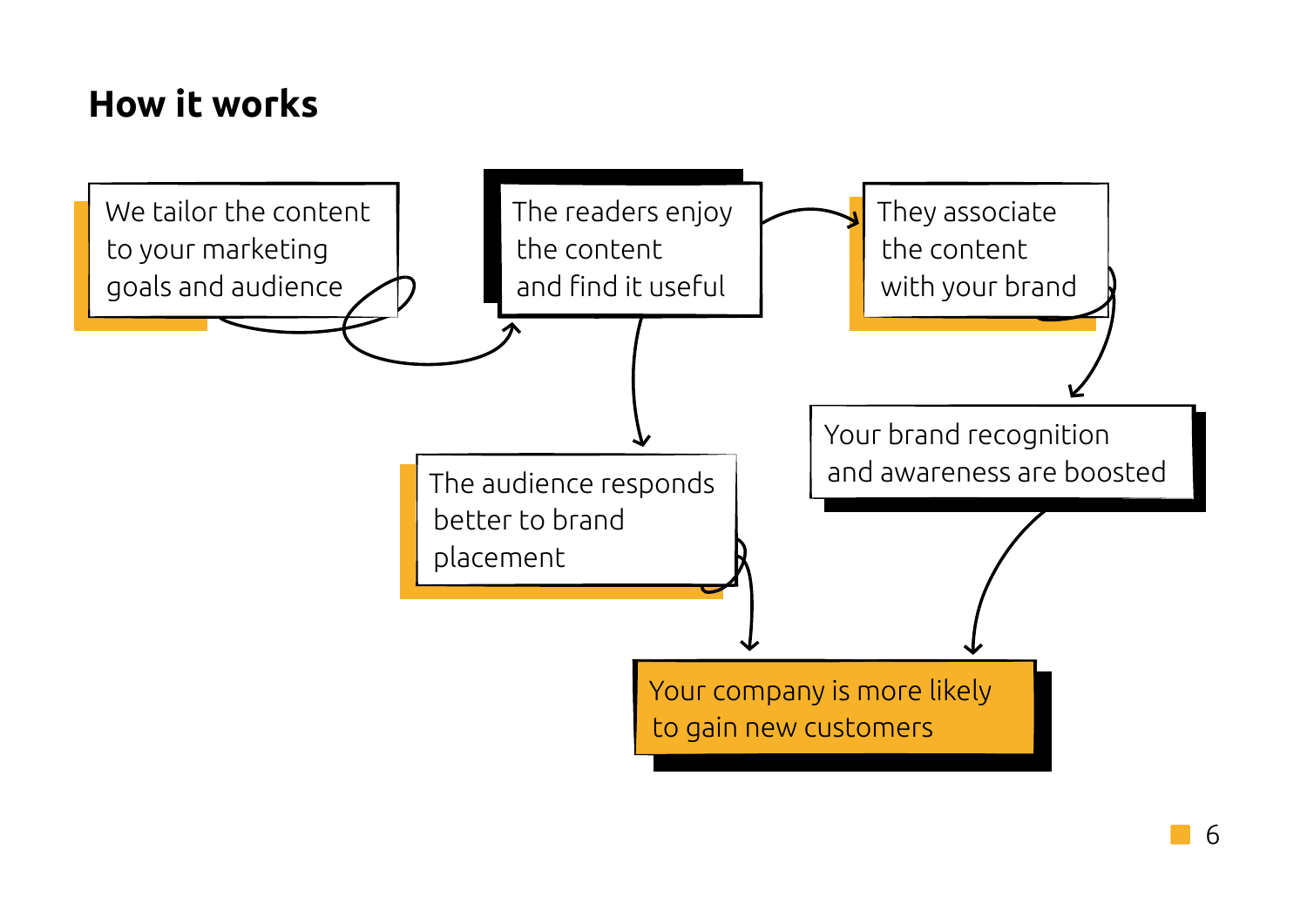# <span id="page-6-0"></span>**What we offer**



We offer different formats of branded content. All of them feature native placement of your brand and ensure audience engagement.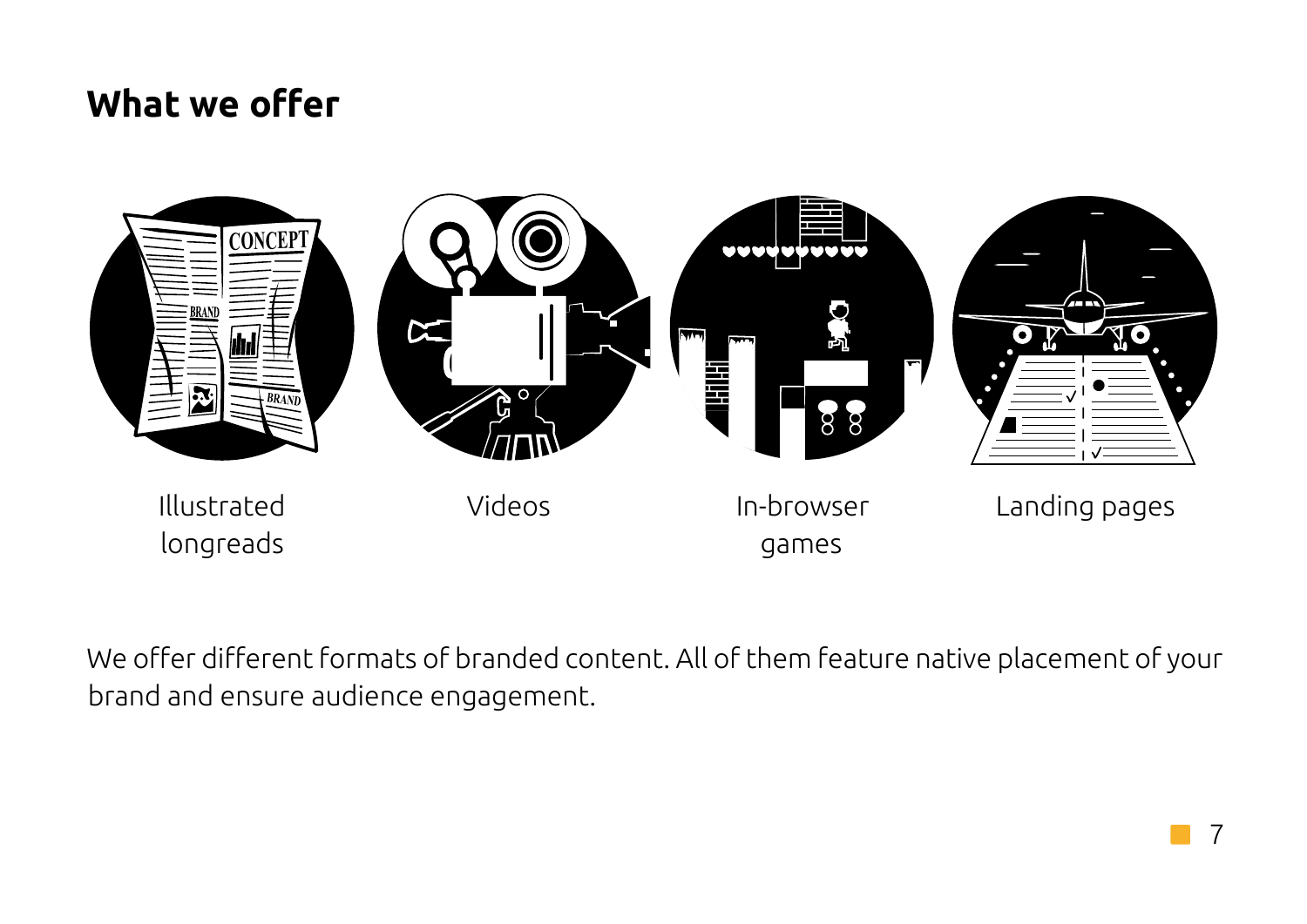# <span id="page-7-0"></span>**Stats for our branded content**



#### **[From HODLers](https://forklog.com/sp/quantfury-review/)  [to traders](https://forklog.com/sp/quantfury-review/)**

An illustrated product review for a brokerage app

- 2,500 sessions over 1 week
- CTR of 13.5%
- Conversion rate of 38.14%

#### **[Fear and loathing](https://forklog.com/sp/fear-and-loathing-in-ledger/)  [in the ledger](https://forklog.com/sp/fear-and-loathing-in-ledger/)**

An animated longread on online casinos and the use of decentralized tech in gambling

- 4,500 sessions over 2 weeks
- CTR of 17.8%
- Conversion rate of 26.3%



#### **[Delegated-Proof-of-](https://forklog.com/sp/DPoS/)[Stake as an Alternative](https://forklog.com/sp/DPoS/)  [to PoW and PoS](https://forklog.com/sp/DPoS/)**

An illustrated longread on DPoS, a consensus algorithm underpinning the most efficient blockchain systems

- 7,000 sessions over 4 weeks
- 2,000 registrations on sponsor's website



#### **[No country for startups](https://forklog.com/sp/crypto-business/)**

A series of illustrated longreads on starting a cryptocurrency business

- 11,000 sessions over 4 weeks
- CTR of 6.8%
- Сonversion rate of 2%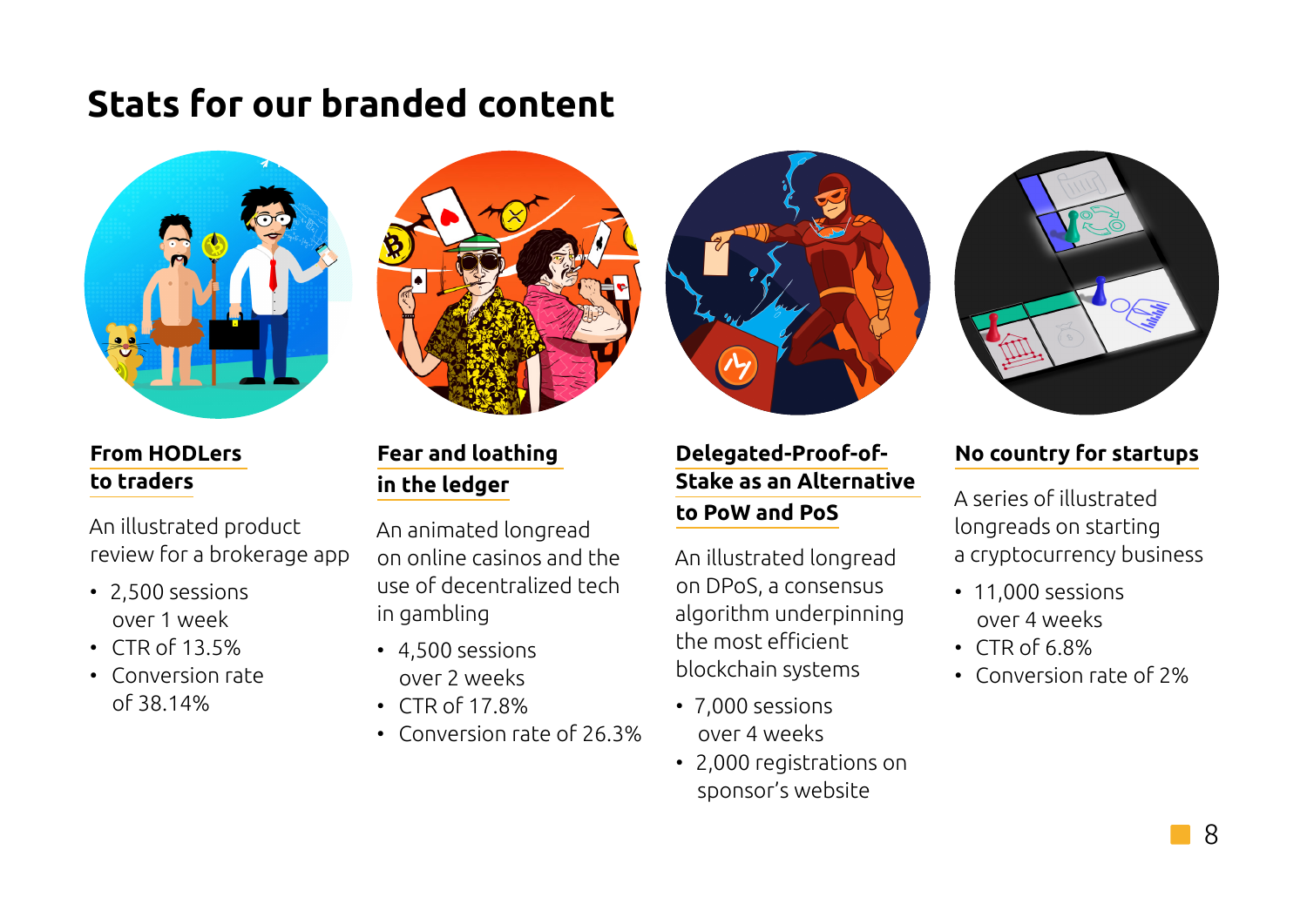## <span id="page-8-0"></span>**Contacts**



If you want to order branded content, please contact us and we will get back to you within 24 hours.

**Vlad Likhuta** CEO at ForkLog Consulting vlad@forklog.com @likhuta (Telegram)